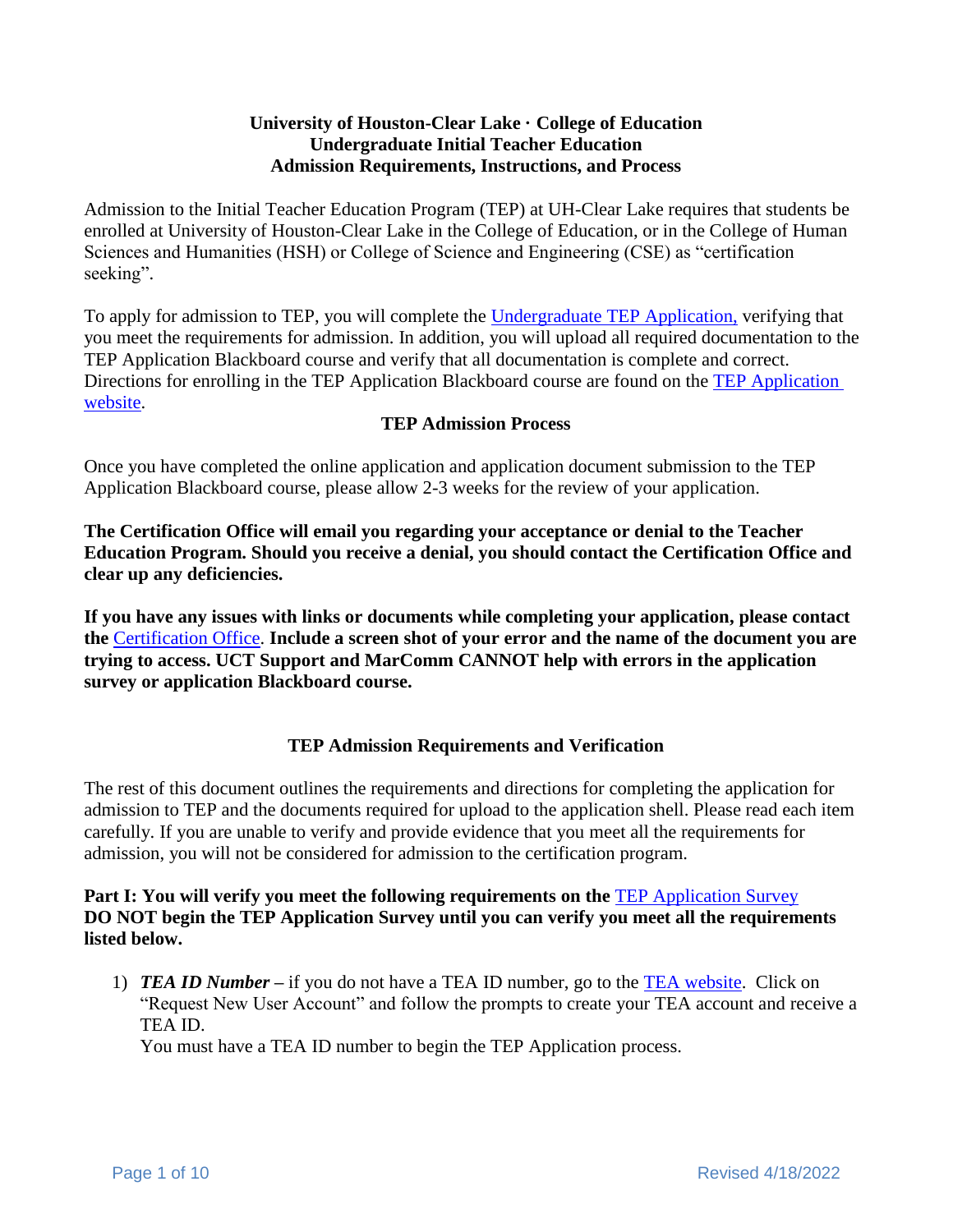- 2) *Personal Information*  provide the following personal information:
	- TEA ID
	- Name as it appears on government issued ID.
	- Address
	- Phone
	- Birthday
	- UHCL email
	- UHCL student ID
	- Social Security number (if applicable)
- 3) *Certification Grade and Area Designation* identify the certification grade level and area you are seeking. UHCL College of Education Teacher Education Program offers certification at the following grade levels:
	- Early Childhood  $6<sup>th</sup>$  grade (EC-6)
	- Grades 4 through  $8(4-8)$
	- Grades 7 through  $12(7-12)$
	- Early Childhood through grade 12 (EC-12)

Certification programs are offered in the following areas at the grade levels indicated:

- Core Subjects (EC-6)
- English Language Arts and Reading (4-8 or 7-12)
- Mathematics  $(4-8 \text{ or } 7-12)$
- Science  $(4-8)$
- Social Studies (4-8 or 7-12)
- Life Science (7-12)
- History  $(7-12)$
- Art  $(EC-12)$
- Physical Education (EC-12)

On the application, be sure that your chosen grade level and certification area match.

Supplemental Certifications are offered in the following areas:

- Bilingual Education
- ESL Education
- Special Education EC-12

All supplemental certifications can be completed in conjunction with any initial certification area/grade level.

- 4) *Demographic Information* indicate gender and ethnicity/race for TEA statistical purposes only. Admission to the TEP is determined without regard to gender or ethnicity/race.
- 5) **UHCL***Teach* **Program –** indicate if you are part of the UHCL*Teach* program and the degree you are seeking as part of that program.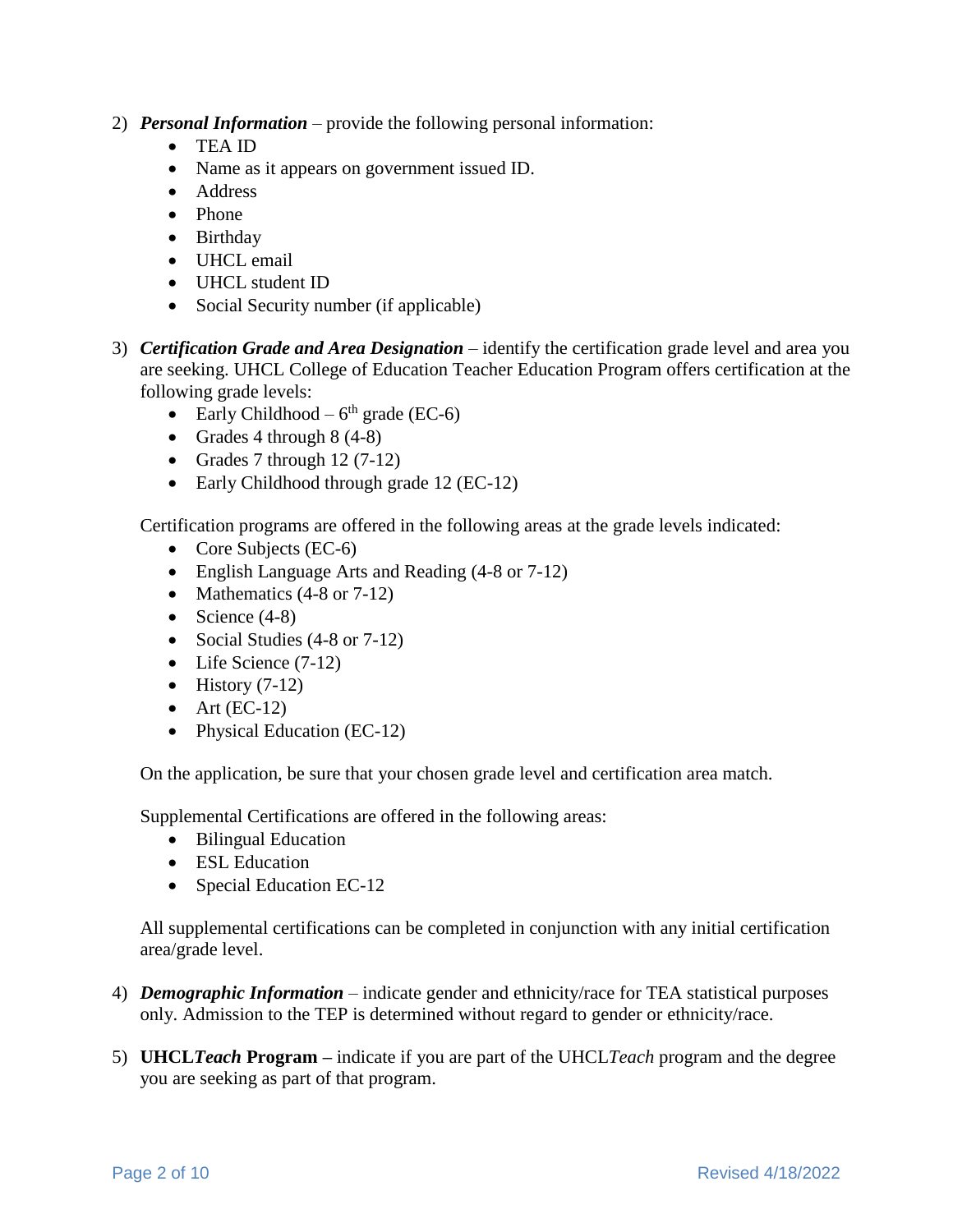- 6) *Verification of Prerequisite Coursework* the following courses must be *completed* with a C- or better.
	- EDUC 4310 Theories of Educational Psychology
	- INST 3313 Computer Use in Classrooms
	- SILC 4315 Theories of American Pluralism
	- TCED 4100/4102 Core Subjects/Secondary Content Teacher Seminar

**UHCL***Teach Prerequisite Coursework –* if you are part of the UHCL*Teach* program, you will verify completion of the following prerequisite coursework:

#### **Biology BA**

- EDUC 4310 Theories of Educational Psychology
- SPED 4300 Survey of Exceptionalities
- SILC 4315 Theories of American Pluralism
- TCED 4102 Secondary Content Teacher Seminar

#### **Math BA/BS**

- SPED 4300 Survey of Exceptionalities
- SILC 4315 Theories of American Pluralism
- TCED 4102 Secondary Teacher Seminar

If you have not completed or are currently enrolled in these courses, you will be unable to complete the TEP application.

7) *Verification of Public Speaking* – a three-hour college level **Public Speaking** course, COMM 1311, 1315, or an advisor approved substitute course, must be completed with a grade of C- or better OR a complete a Speech Competency Form. This form must be signed by a UHCL faculty member verifying your satisfactory English public speaking skills. Submit the form to the appropriate assignment in the TEP Application Blackboard course.

The Speech Competency Form is available on the [TEP Application website](https://www.uhcl.edu/education/certification/certification-requirements/teacher-education-program-application) and in the TEP Application Blackboard shell.

- **You must name your Speech Competency form as follows**: SpeechFirstnameLastname
- Note there are no spaces or symbols in the name. This document will most likely be a pdf or jpg. Be sure the file extension is included.
- Example: SpeechJaneDoe.pdf

**Note: You cannot be currently enrolled in a public speaking course. It must be completed prior to applying. Interpersonal communication, group communication, and general speech courses are NOT accepted for this requirement.** 

- 8) *Verification of Content Knowledge –* the following minimum credit hours in certification related content area(s) and overall coursework are required:
	- Subject specific content area: a minimum of 12 semester credit hours is required, 15 semester credit hours for 4-8 or 7-12 Math and Science.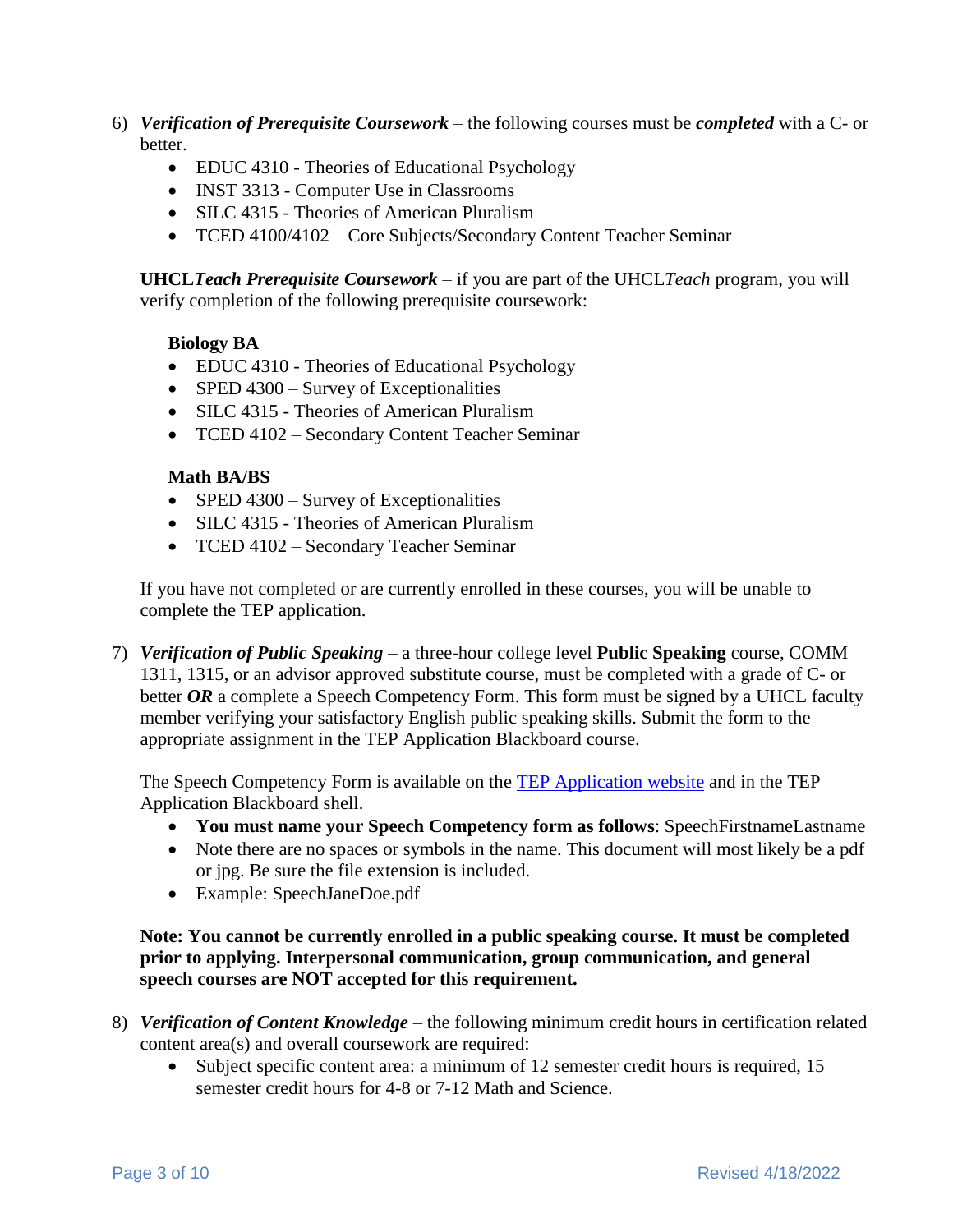- Overall coursework: a minimum of 60 semester credit hours of coursework towards your degree/certification plan.
- Overall GPA you must have at least a 2.75 GPA on your overall coursework, or last 60 credit hours. This will be verified by your advisor after your application submission is complete. Be sure the university has copies of all your academic transcripts.
- 9) *Verification of Basic Skills Requirement in Reading, Writing and Math* according to Texas Education Agency's Texas Administrative Code, Chapter 227.10.4, all candidates, prior to admission to an educator preparation program, shall demonstrate basic skills in reading, writing and mathematics. To fulfill this, the UHCL College of Education requires a candidate to meet one of the following Texas Success Initiative (TSI) requirements:
	- Completed Core Courses Or be currently enrolled in final core courses
	- ACT college readiness scores (within 5 years, with minimum scores below)
		- o Composite: 23 minimum score
		- o English: 19 minimum score,
		- o Math: 19 minimum score
	- SAT (within 5 years, with minimum scores below)
		- o Evidence-based Reading &Writing: 480 minimum score
		- o Math: 530 minimum score
	- STAAR End of Course exams (within 3 years, with minimum scores below)
		- o English III Reading score, Level II: 2000 minimum score
		- o English III Writing score, Level II: 2000 minimum score
		- o Algebra II score, Level II: 4000 minimum score
	- TSI Assessment
		- o Math: 350 minimum score
		- o Reading: 351 minimum score
		- o Writing score: 5 minimum score, or 4 with a 363 on multiple choice section

**If you have not completed all your Core Courses, you must submit one of the acceptable test score reports to the appropriate assignment in the TEP Application Blackboard course**.

- **You must name your Basic Skills Report as follows**: SkillsTestFirstnameLastname
- Note there are no spaces or symbols in the name. This document will most likely be a pdf. Be sure the file extension is included.
- Example: SkillsTestJohnDoe.pdf
- 10) *Verification of Understanding the TEA Criminal Background Check Rule* the State of Texas, Texas Education Agency (TEA) and the State Board for Educator Certification (SBEC) require that an educator preparation program inform all program applicants and candidates about the State's rules on criminal background checks from the Texas Occupations Code Chapter 53, the Texas Education Code Chapter 22.0831 and the Texas Administrative Code, Part VII, Chapter 227, Subchapter B.

Read the following information regarding criminal background checks, certification, and disciplinary guidelines on the TEA website prior to completing the TEP Application.

• [TEA's National Criminal History Checks-FAQs](http://tea.texas.gov/Texas_Educators/Investigations/National_Criminal_History_Checks-FAQs/)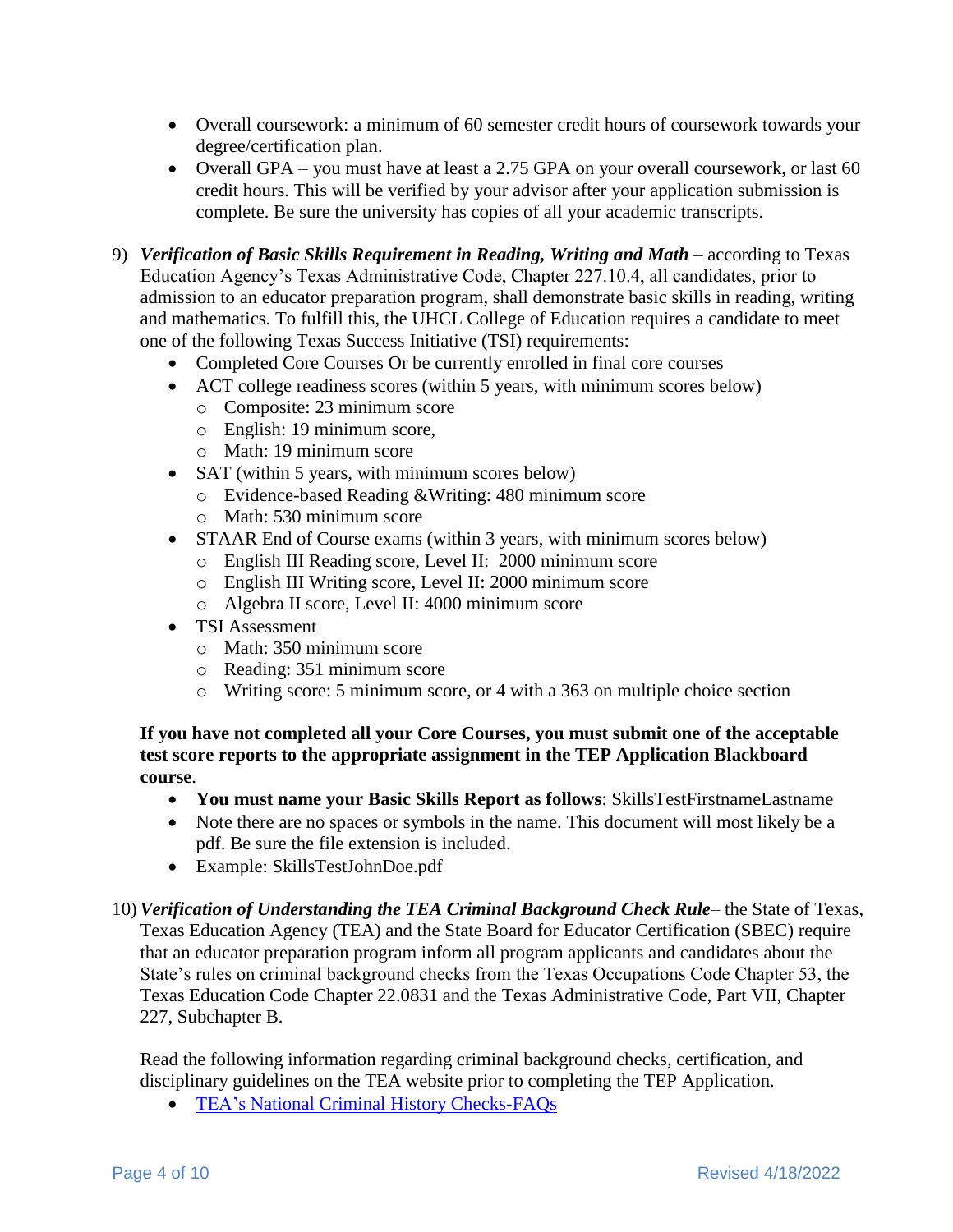- [TEA's Preliminary Criminal History Evaluation-FAQs](https://tea.texas.gov/texas-educators/investigations/preliminary-criminal-history-evaluation-faqs)
- [Disciplinary Policy Guidelines](https://tea.texas.gov/texas-educators/investigations/disciplinary-rules-and-guidelines)
- [Educator Discipline –](https://tea.texas.gov/texas-educators/investigations/disciplinary-actions-taken-against-texas-educators) FAQs

On the application, you must check each of the following statements verifying you have read the above and understand the rules on criminal background checks and educator discipline policies:

- I understand that an individual who has been convicted of an offense may be ineligible for the issuance of an educator certificate upon completion of an educational program.
- I understand that TEA will conduct a national criminal history check on me when I apply for my educator certificate and when I am a certified educator.
- I have read and understand [TEA's National Criminal History Checks-FAQs](http://tea.texas.gov/Texas_Educators/Investigations/National_Criminal_History_Checks-FAQs/)
- I understand that I may request a Preliminary Criminal History Evaluation from TEA if I have reason to believe that I may be ineligible for educator certification due to a conviction or deferred adjudication for a felony or misdemeanor offense, per Texas Occupations Code Section 53.102. I have read and understand [TEA's Preliminary](https://tea.texas.gov/texas-educators/investigations/preliminary-criminal-history-evaluation-faqs)  [Criminal History Evaluation-FAQs](https://tea.texas.gov/texas-educators/investigations/preliminary-criminal-history-evaluation-faqs)
- I have read and understand the current guidelines issued by SBEC on the following:
	- o [Disciplinary Policy Guidelines](https://tea.texas.gov/texas-educators/investigations/disciplinary-rules-and-guidelines)
	- o [Educator Discipline –](https://tea.texas.gov/texas-educators/investigations/disciplinary-actions-taken-against-texas-educators) FAQs

11) *Verification of TExEs Exam Benchmark Policy for Internship II/Clinical Teaching –* read the TExES Benchmark Policy below. You must verify that you understand that all TExES exams required for your certification must be passed by the benchmark dates listed below and in the Benchmark Document in order to participate in Internship II/Clinical Teaching the corresponding semester.

#### *UHCL TExES Exam Benchmark Policy*

In order to participate in Internship II/Clinical Teaching, *All Intern I students must have all TExES exams* passed by:

- June 1 to participate in the fall semester.
- January 1 to participate in spring semester.
- 12) *Verification of EPP Exit and Re-entry Policy* read the EPP exit and re-entry policy below. You must verify that you understand the process for withdrawing from and returning to the UHCL Teacher Education Program. On the application you will check that you read and understand this policy.

## **UHCL EPP Exit and Re-Entry Policy**

**Removal from Educator Preparation Program (EPP)** – candidates who leave the UHCL TEP by one of the methods below will be formally removed from all UHCL and TEA EPP systems, including TEA's Accountability System for Educator Preparation, TEA's Test Eligibility, and UHCL certification student groups.

- a. Withdrawal from the UHCL TEP to graduate without certification.
- b. Withdrawal from the UHCL TEP by completing a Candidate Transfer Form to enter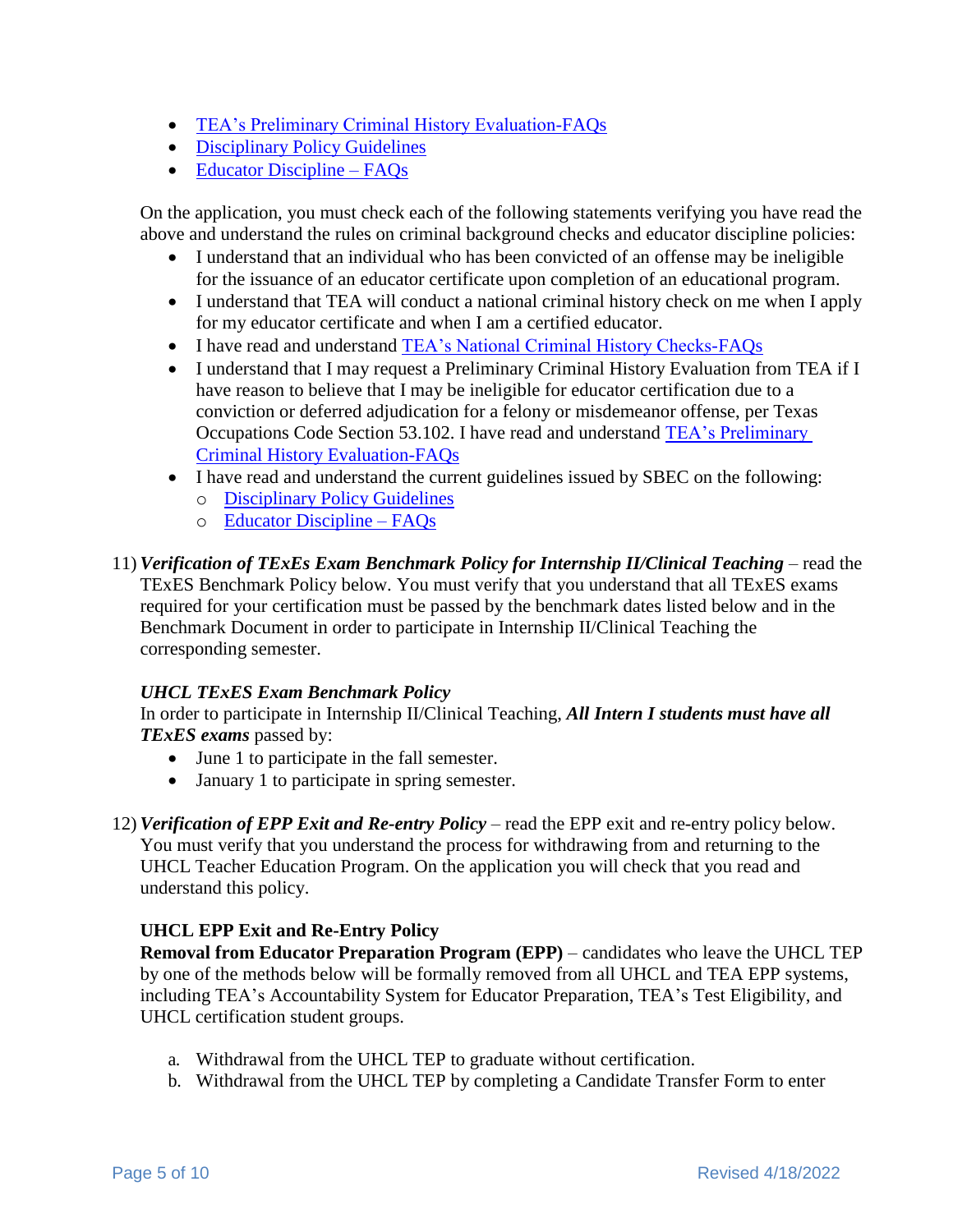another EPP.

- c. Change in enrollment status at UHCL to non-certification seeking.
- d. Discontinued by the UHCL Registrar's Office.

**Returning to the EPP** - candidates who were removed from the EPP systems and wish to return to the UHCL TEP must:

- a. Reapply to the university and be admitted by UHCL as certification seeking, and
- b. Re-apply to the Teacher Education Program (TEP) and pay the TEA Admission (Technology) fee again.
- 13) *TEP Application Verification* verify that you all the information you completed on the TEP Application is accurate.

## **Required TEP Admission Documents**

### **Part II: Complete the following additional admission requirements and upload required documentation in the TEP Application Blackboard Course.**

Instructions for enrolling in the TEP Application Shell can be found on the [TEP Application website.](https://www.uhcl.edu/education/certification/certification-requirements/teacher-education-program-application) All documents and website links are available in the TEP Application Blackboard course. **Be sure to name your files using the format listed for each document. Incorrect file names will be rejected and delay reviewing your application.**

- 14) **Acknowledgment and Acceptance of COE Professional Dispositions** before you begin uploading any documentation to the TEP Admission Blackboard course, you will complete the COE Disposition Acknowledgment "quiz". The information in the application course will not be available to you until this is completed.
- 15) *Texas Education Agency Admission Fee (non-refundable)* go to the [UHCL E-commerce](https://apps.uhcl.edu/ECommerce/Schedule/Search?query=tep) site and pay the TEA admission fee. Save an electronic copy of the receipt and upload to the appropriate assignment in the TEP Application Blackboard course. NOTE: If you are *reapplying* to TEP, you must pay the application fee again.
	- **You must name your Ecommerce Receipt as follows**: ReceiptFirstnameLastname
	- Note there are no spaces or symbols in the name. This document will most likely be a pdf or jpg. Be sure the file extension is included.
	- Example: ReceiptJohnDoe.pdf or ReceiptJaneDoe.jpg
- 16) *Educators' Code of Ethics Training* complete the training on the [UHCL portal](https://apps.uhcl.edu/TEAEthicsTraining/) for the Educators' Code The last page of the training is the Statement of Affirmation certification. Sign and upload to the appropriate assignment in the TEP Application Blackboard course.
	- **You must name your Ethics Affirmation Certificate as follows**: EthicsFirstnameLastname
	- Note there are no spaces or symbols in the name. This document will most likely be a pdf or jpg. Be sure the file extension is included.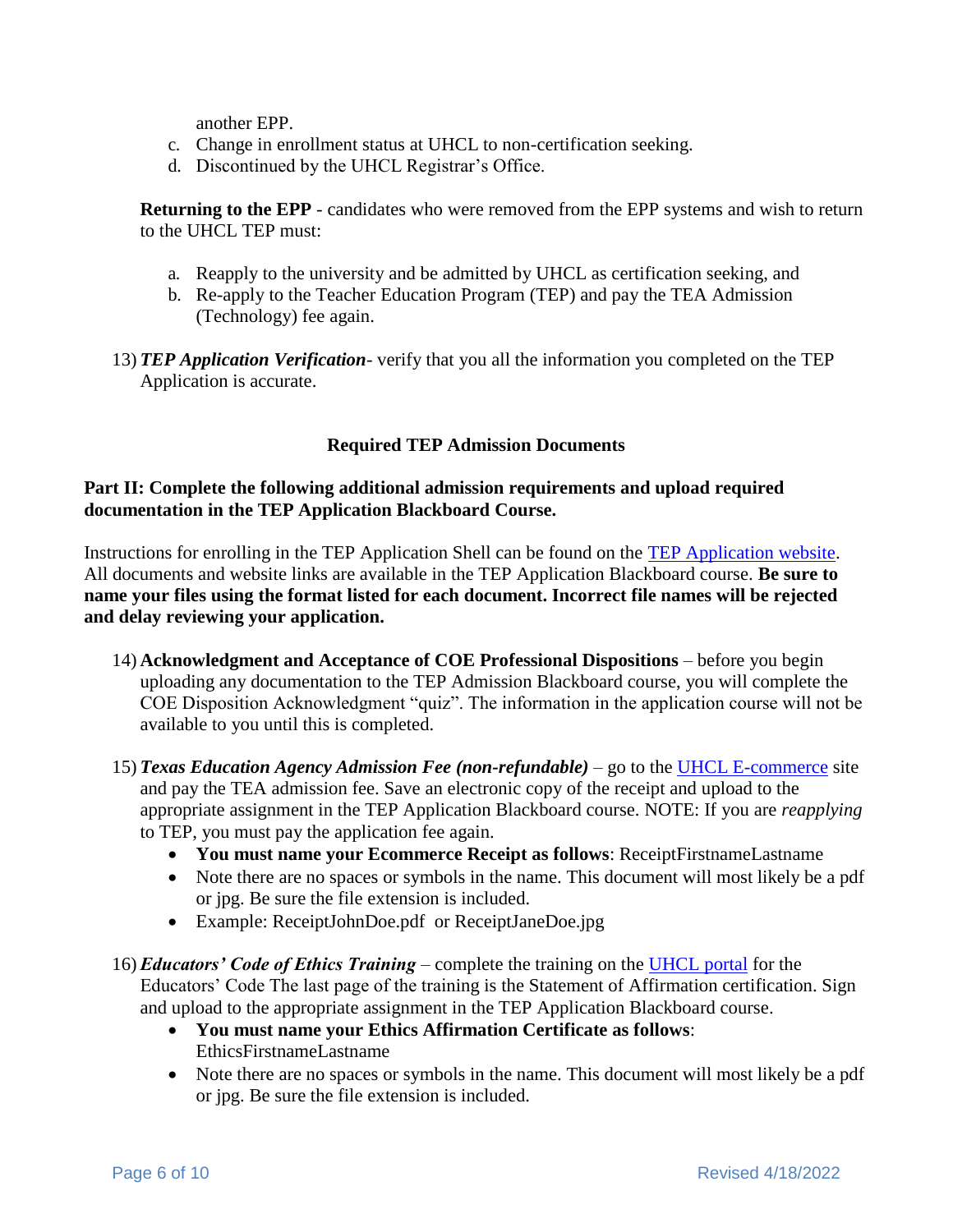- Example: EthicsJaneDoe.jpg
- 17) *TExES Initial Certification Exam Policy* read, sign, and submit the UHCL [COE Initial](https://www.uhcl.edu/education/certification/state-assessments/documents/intitial-certification-texes-exam-policy.pdf)  [Certification TExES Exam Policy](https://www.uhcl.edu/education/certification/state-assessments/documents/intitial-certification-texes-exam-policy.pdf) Acknowledgment page (page 6 of the document) to the appropriate assignment in the TEP Application Blackboard course.
	- **You must name your signed exam policy form as follows**: ExamPolicyFirstnameLastname
	- Note there are no spaces or symbols in the name. This document will most likely be a pdf or jpg. Be sure the file extension is included.
	- Example: ExamPolicyJohnDoe.pdf
- 18) *TEP Application Essay* write a one-page, double spaced essay, describing your qualifications for the certification area you are seeking. Upload your completed essay to the appropriate assignment in the TEP Application Blackboard course. Directions, format requirements, and the rubric for this essay are at the end of this document. Be sure to follow them in your writing. This must be your own original work.
	- **You must name your Essay as follows**: EssayFirstnameLastname
	- Note there are no spaces or symbols in the name. This document will most likely be a docx or pdf. Be sure the file extension is included.
	- Example: EssayJaneDoe.docx
- 19) *FERPA Release Form* complete, sign and submit the [UHCL References FERPA Release](https://www.uhcl.edu/education/student-resources/documents/coe-references-ferpa-release-form.pdf)  [Form.](https://www.uhcl.edu/education/student-resources/documents/coe-references-ferpa-release-form.pdf) Please fill in "Waive" so that we can recommend you to school districts for positions at the end of the program. If you check off "Do Not Waive" we are not allowed to share any information with districts to help you in the hiring process. Upload to the appropriate assignment in the TEP Application Blackboard course.
	- **You must name your FERPA Release form as follows**: FERPAFirstnameLastname
	- Note there are no spaces or symbols in the name. This document will most likely be a pdf. Be sure the file extension is included.
	- Example: FERPAJohnDoe.pdf
- 20) *Candidate Transfer Form* (if applicable) if you are transferring to UHCL from another Educator Preparation Program, you must complete a [Candidate Transfer Form.](https://www.uhcl.edu/education/student-resources/documents/tea-candidate-transfer-form.docx) Upload to the appropriate assignment in the TEP Application Blackboard course.
	- **You must name your transfer form as follows**: TransferFirstnameLastname
	- Note there are no spaces or symbols in the name. This document will most likely be a pdf. Be sure the file extension is included.
	- Example: TransferJaneDoe.pdf
- 21) *Understanding the Educator Experience* to help you better understand the role of a teacher and the workplace, please review the [Becoming a Teacher in Texas webpage.](https://www.uhcl.edu/education/certification/becoming-a-teacher-in-texas) It provides important information to consider before becoming a teacher.

The above requirements are subject to change in future semesters. Check with the College of Education Advising Office at 281-283-3600, in Bayou 1231, or on the [TEP Application](https://www.uhcl.edu/education/certification/certification-requirements/teacher-education-program-application) webpage for the most recent requirements for entry into the Teacher Education Program.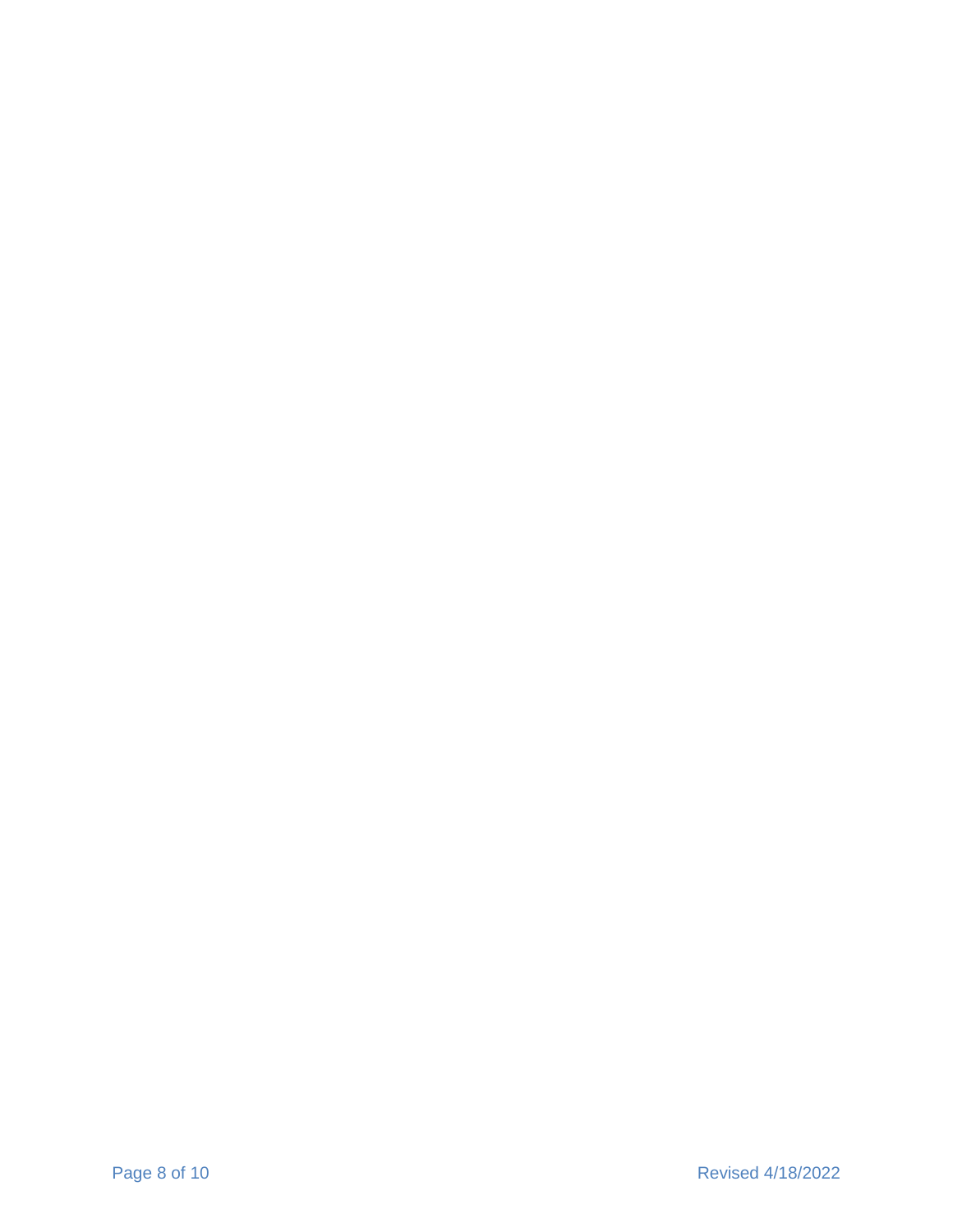## **Candidate's Appropriateness for Certification Sought Essay**

Guidelines for Writing Essay Submission

## **Place your full name on paper, make it one-page, double-spaced, Times New Roman, 12 font. Paper must address the top two items in the left 'Exceeds Expectations' column below.**

Guidelines – describe your personal characteristics and previous experiences that show us the certification you are seeking is the appropriate certification for you. Describe the characteristics of students in your area of certification and share your thoughts on what it takes to be an effective teacher for this age group. If you have had experiences working with students in this age group, be sure to describe them. Be sure your name is typed at the top of the paper, in the header. Use the rubric on the following page as a guide. Before you submit the paper with your application, consider taking your paper and the rubric to the UHCL Writing Center (SSB Suite 2105) for review. *Do not plagiarize*; *submit your own, original work.*

**Honesty Code** – as a reminder, the Honesty Code is the university community's standard of honesty and is endorsed by all members of the University of Houston-Clear Lake academic community. It is an essential element of the University's academic credibility. It states: "I will be honest in all my academic activities and will not tolerate dishonesty."